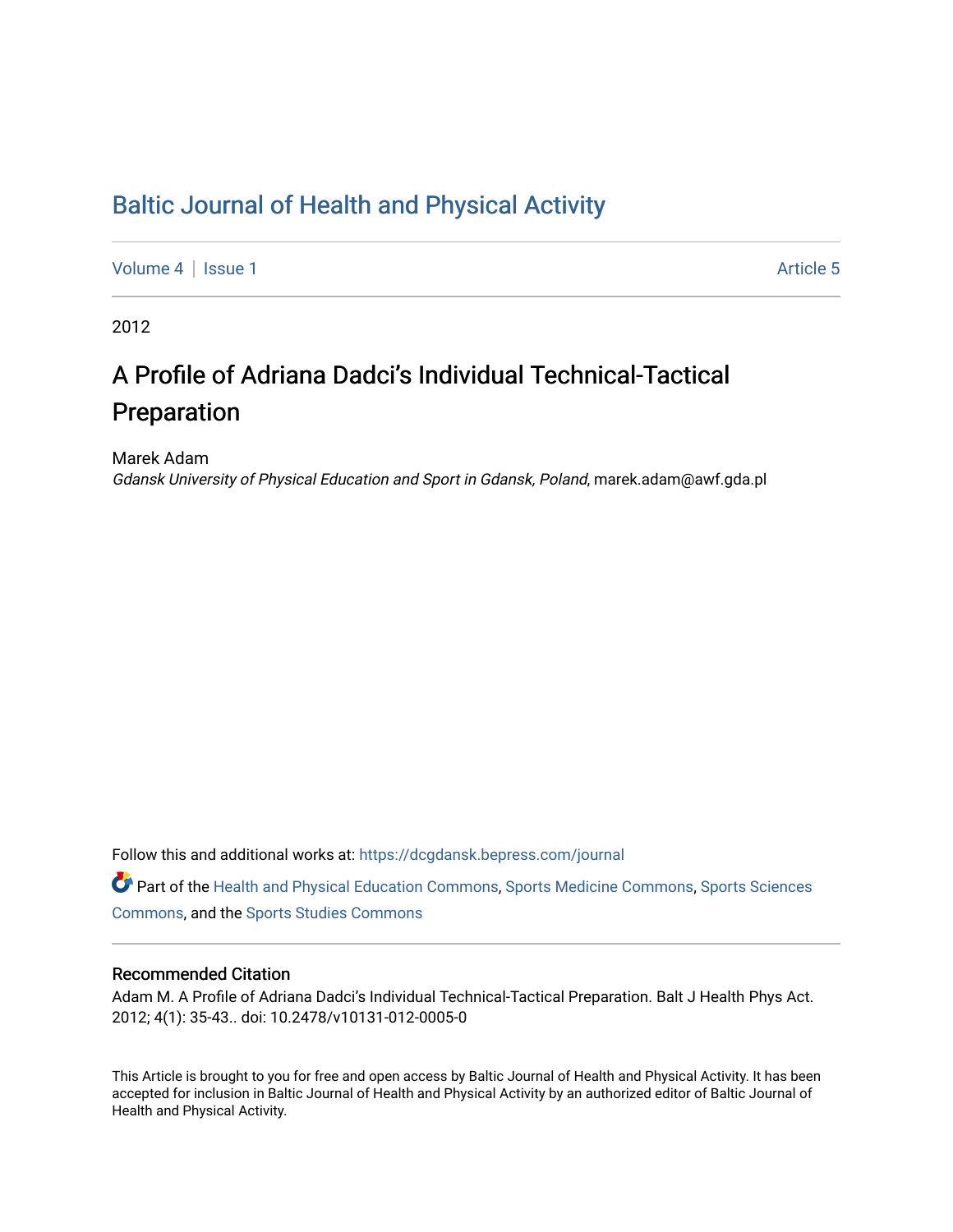

DOI: 10.2478/v10131-012-0005-0

|                                                                                                                                                                                                                | A Profile of Adriana Dadci's Individual<br><b>Technical-Tactical Preparation</b>                                                                                                                                                                                                                                                                                                                                                                                                                                                                                                                                                                                                                                                                                                                                                                                                  |  |  |  |  |  |  |
|----------------------------------------------------------------------------------------------------------------------------------------------------------------------------------------------------------------|-----------------------------------------------------------------------------------------------------------------------------------------------------------------------------------------------------------------------------------------------------------------------------------------------------------------------------------------------------------------------------------------------------------------------------------------------------------------------------------------------------------------------------------------------------------------------------------------------------------------------------------------------------------------------------------------------------------------------------------------------------------------------------------------------------------------------------------------------------------------------------------|--|--|--|--|--|--|
| <b>Authors' Contribution:</b><br>A - Study Design<br>B - Data Collection<br>C - Statistical Analysis<br>D - Data Interpretation<br>E - Manuscript Preparation<br>F - Literature Search<br>G - Funds Collection | <b>Marek Adam</b><br>Gdansk University of Physical Education and Sport in Gdansk, Poland                                                                                                                                                                                                                                                                                                                                                                                                                                                                                                                                                                                                                                                                                                                                                                                          |  |  |  |  |  |  |
|                                                                                                                                                                                                                | Key words: judo, efficiency of techniques, standard value                                                                                                                                                                                                                                                                                                                                                                                                                                                                                                                                                                                                                                                                                                                                                                                                                         |  |  |  |  |  |  |
|                                                                                                                                                                                                                | <b>Abstract</b>                                                                                                                                                                                                                                                                                                                                                                                                                                                                                                                                                                                                                                                                                                                                                                                                                                                                   |  |  |  |  |  |  |
| <b>Background:</b>                                                                                                                                                                                             | Since the first women's judo championships in 1980 work connected with an analysis<br>and an assessment of their preparation has been carried on. Polish and foreign re-<br>searchers have determined the particulars of women's technical-tactical preparation<br>(TTP). Adrianna Dadci was Poland's representative in women's judo, who success-<br>fully participated in many international competitions. She won the gold medal at the<br>European Championships in 2002 and took the $3^{rd}$ place at the European champion-<br>ships in 2001. She won five times at international tournaments within 2002-2004,<br>which are now known as the World Cups. She was the Champion of Poland seven<br>times. The purpose of this research was to determine Adrianna Dadci's, one of the<br>best Polish judo competitors, individual profile of technical-tactical preparation. |  |  |  |  |  |  |
| <b>Material/Methods:</b>                                                                                                                                                                                       | 123 contests played by Adranna Dadci within 2002-2004 during 33 judo sport compe-<br>titions were analyzed (119 contests were subject to analysis).                                                                                                                                                                                                                                                                                                                                                                                                                                                                                                                                                                                                                                                                                                                               |  |  |  |  |  |  |
| <b>Results:</b>                                                                                                                                                                                                | Dadci efficiently performed 146 attacks gaining 1047 referee's points. She effectively<br>used 20 judo techniques. The ouchi gari and an uchimata throws were her favorite<br>techniques, effectively executed by the right side of her body as well as the juji ga-<br>tame armlock. She was very efficient in executing katame waza techniques (grappling<br>techniques) and ashi waza (leg throws).                                                                                                                                                                                                                                                                                                                                                                                                                                                                            |  |  |  |  |  |  |
| <b>Conclusions:</b>                                                                                                                                                                                            | A profile of technical-tactical preparation of one of the best women's judo competitors<br>is an important factor in determining the standard value.<br>Adriana Dadci's value of indices (TTP) may be used as a criterion for controlling indi-<br>vidual training in women's judo competitors.                                                                                                                                                                                                                                                                                                                                                                                                                                                                                                                                                                                   |  |  |  |  |  |  |
| Word count: 1,843                                                                                                                                                                                              |                                                                                                                                                                                                                                                                                                                                                                                                                                                                                                                                                                                                                                                                                                                                                                                                                                                                                   |  |  |  |  |  |  |
| Tables: 1<br>Figures: 11                                                                                                                                                                                       | Received: January 2012<br>Accepted: March 2012                                                                                                                                                                                                                                                                                                                                                                                                                                                                                                                                                                                                                                                                                                                                                                                                                                    |  |  |  |  |  |  |

**References**: 30 **Published:** March 2012

**Corresponding author:** 

Dr Marek Adam

Gdansk University of Physical Education and Sport, Dep. of Combat Sports

80-336 Gdańsk, Poland, str. K. Górskiego 1

Phone: +4858 554-71-72, e-mail: awfadammarek@wp.pl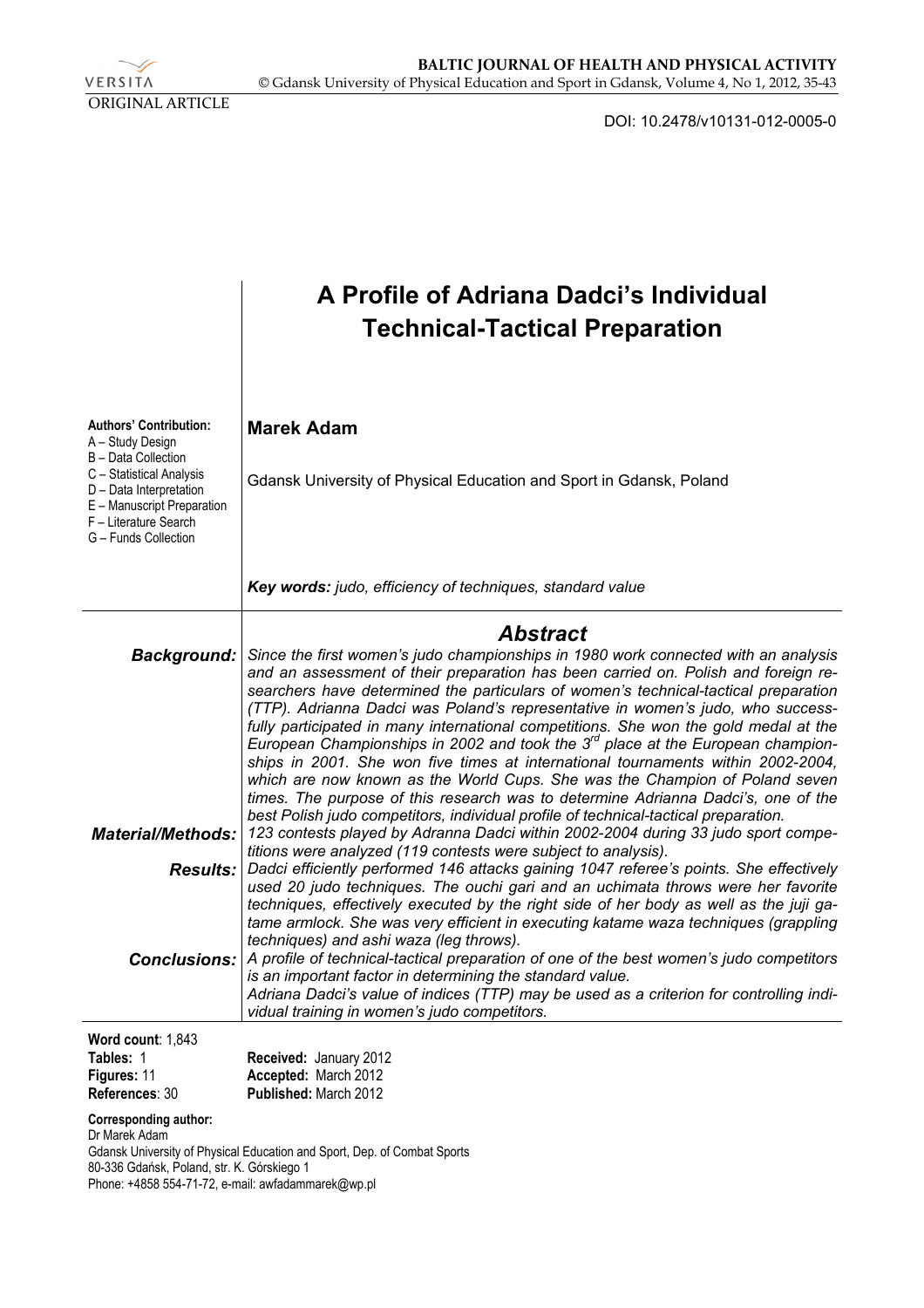#### **Introduction**

Practicing judo, according to Kano Jigoro, can be used for developing mental and physical activities in women. Women have practiced judo since 1893. In 1905 and in 1916 judo was introduced to schools for girls and to universities, and in 1926 the women's section was established at the Kodokan [1, 2]. The first women's judo World Championships were held in New York in 1980. Since 1992 women's judo competitions have been played at the Olympic Games. Together with various women's judo competitions, there are observations and analyses of their tactical-technical preparations. Women's judo preparation particulars, technical-tactical preparations (TTP), are analyzed by both Polish and foreign researchers [3, 4, 5, 6, 7]. They have undertaken efforts to determine the TTP value which is characteristic of women. They did not find significant differences in performing judo techniques by female and male judo competitors, which could affect basic judo training programs.

The purpose of the present study is to work out an individual profile of technical-tactical preparation of the best Polish women's judo competitors.

#### **Material and Method**

The research material comprised audio-video recordings and graphic methods of recording [8] of Adriana Dadci's judo performance (within 2002–2004 she participated in 33 competitions, both domestic and abroad, she totally fought 123 contests, of which she won 96, and in 22 ones she was defeated, and 5 contests ended in a draw). In total, 119 contests were analyzed. Her opponents performed efficiently 45 attacks gaining 259 points. During the analyzed period she obtained sport classes (according to the Polish Judo Association requirements http://www.pzjudo.pl): 5 times she got the master international classes, 15 times master classes and the first sport class once; she performed in the under 70 kg and open weight categories. Throughout her whole sport career she represented the AZS AWFiS Gdańsk sports club (from 1985 to 2005). She won bronze medals twice in 1996 and in 1998 at the European Junior Championships. At the European Women's Senior Championships in 2001 she won the bronze medal, then in 2002 she had the gold medal. In the years of 2002-2004 she won judo competitions at the World Cup five times and twice she secured her  $3<sup>rd</sup>$  places. She won medals at the individual and team international competitions many times. She gained the champion title at the individual Polish Seniors' Championships seven times.

The classification of techniques has been done according to the Kodokan Judo [9]; names and spelling were adopted following the Kawamura and Daigo's dictionary from 2000 [10]. The assessment of judo techniques was made in accordance with the sport and referee rules (www.pzjudo.pl and www.ijf.com). The order of dominant techniques (K) was based on three criteria:

K1 – number of techniques performed for ippon

K2 – number of efficiently performed techniques

K3 – number of points scored for efficient techniques

$$
K = K1 + K2 + K3
$$

Value of indices of efficient attacks (Sa) is equal to points scored by efficiently executed techniques during one contest [11].

$$
Sa = 3xM + 5xM + 7xM + 10xM/n
$$

M – number of effective attacks

n – number of contests

*koka* = 3 pts., *yuko* = 5 pts., *waza ari* = 7 pts., *ippon* = 10pts. – (referee's points) for efficient attacks.

Dadci's individual techniques (tokui waza) were divided into four groups which differ according to their efficiency (Sa): basic techniques, auxiliary techniques, situational techniques and random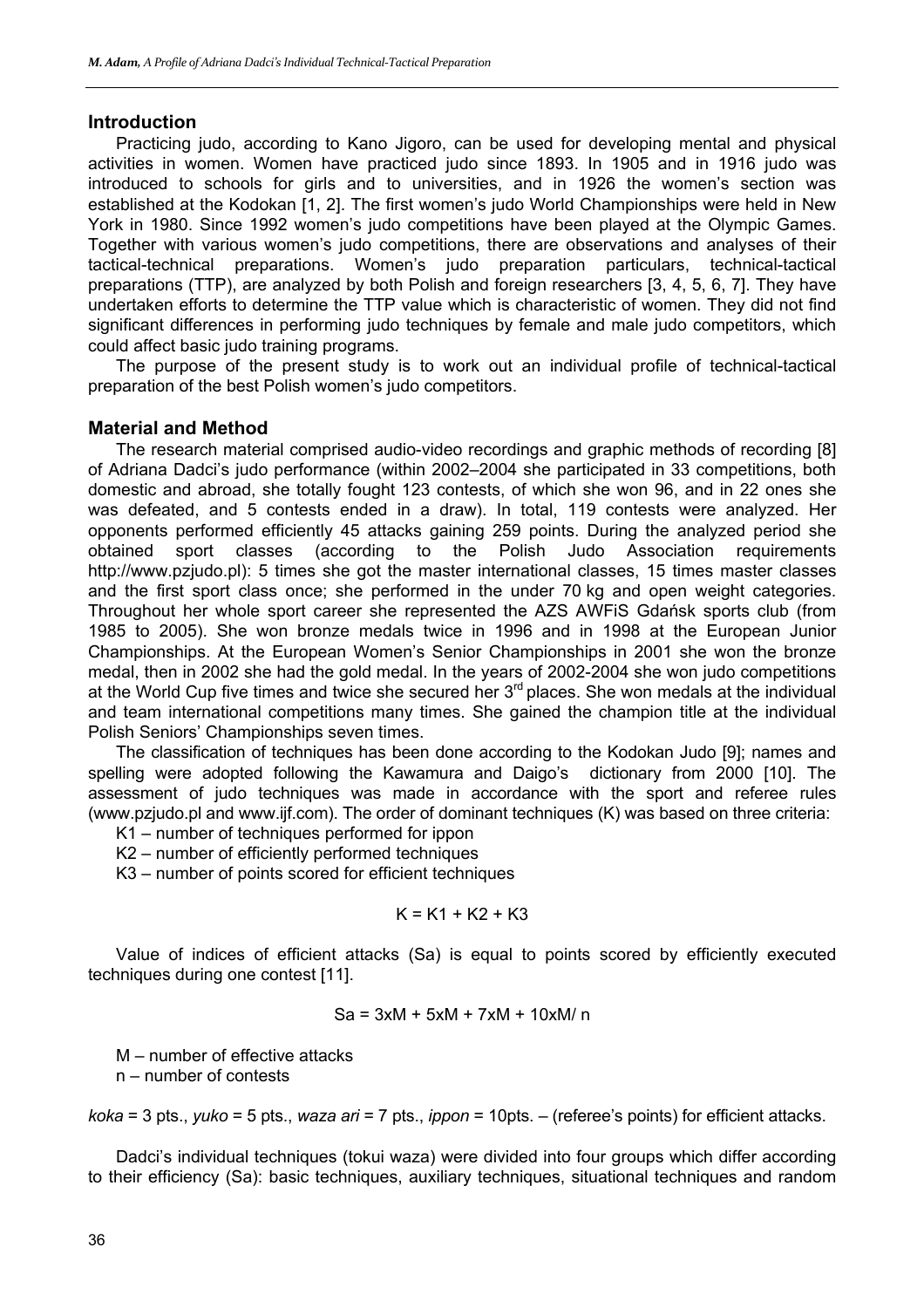techniques. The highest value of the Sa index was in the basic techniques group, and the lowest one in the random group [12].

Directions and ways of performing throws were determined in accordance with kuzushi (breaking opponent's balance). The following ways of breaking balance were analyzed: forward – on toes, forward right or left, backwards on heels, backwards right or left. The dominant part of the body during attack allowed determining the competitor's right-sidedness or left-sidedness [13, 14, 15].

### **Results**

During the analyzed period the competitor effectively used 20 judo techniques. She efficiently performed 146 attacks gaining 1047 referee's points. Dadci's favorite techniques were the ouchi gari and uchimata throws performed by the right side of her body and the juji gatame armlock. She also effectively performed the osoto gari and harai goshi throws as well as grappling techniques, such as hon kesa gatame and tate shiho gatame (Tab. 1, Fig. 4, 7, 8). She had very high efficiency performing ashi waza throws (leg techniques), grappling techniques from osaekomi waza and kansetsu waza groups (Tab. 1, Fig. 1, 2, 3). The throws performed frequently and with great efficiency were the ones which unbalanced opponents to the rear direction on their heels without pivots (Fig. 5, 6). She mainly performed throws to the right front (RF) and left rear (LR) directions (Fig. 8) by using the right side of her body.

| Κ              |                         | Number of assessed attacks |                |                |                | K <sub>1</sub> |                | K3                      |
|----------------|-------------------------|----------------------------|----------------|----------------|----------------|----------------|----------------|-------------------------|
|                | Techniques              | ippon                      | waza ari       | yuko           | koka           |                | K <sub>2</sub> |                         |
| 1              | Ouchi gari              |                            | 3              | 18             |                | 3              |                | 4                       |
| $\overline{2}$ | Juji gatame             | 13                         | Χ              | Χ              | X              |                | 4              | $\overline{2}$          |
| 3              | Uchmata                 |                            | 3              | 5              | $\overline{2}$ | 3              | $\overline{2}$ | 3                       |
| 4              | Osoto gari              |                            | 3              | 4              | 0              | 3              | 3              | 4                       |
| 5              | Hon kesa gatame         | 9                          | 0              | 0              |                | $\overline{2}$ | 5              | 5                       |
| 6              | Tate shiho gatame       | 6                          |                |                | 0              | 6              | 7              | 6                       |
| 7              | Harai goshi             |                            | $\overline{2}$ | $\overline{2}$ |                | 7              | 6              | 7                       |
| 8              | Kata gatame             |                            | 0              | 0              | 0              | 7              | 10             | 8                       |
| 9              | Seoi nage               |                            |                |                | 4              | 10             | 8              | 9                       |
| 10             | Deashi harai            |                            |                |                |                | 10             | 10             | 11                      |
| 11             | Tani otoshi             | 0                          |                | 4              | $\overline{2}$ | (14)           | 10             | 10                      |
| 12             | Sumi otoshi             |                            | $\overline{c}$ | 0              | 0              | 10             | 13             | 12                      |
| 13             | Uchimata sukashi        | 0                          | $\overline{2}$ |                |                | (14)           | 10             | 13                      |
| 14             | Kuzure kesa gatame      | $\overline{c}$             | 0              | 0              | $\Omega$       | 9              | 15             | 14                      |
| 15             | Harai makikomi          | 0                          |                |                |                | (14)           | 13             | 15                      |
| 16             | Kami shiho gatame       |                            | 0              | 0              | 0              | 10             | 17             | 17                      |
| 17             | Soto makikomi           | 0                          |                |                | 0              | (14)           | 15             | 16                      |
| 18             | Ura nage                | 0                          |                | 0              | 0              | (14)           | 17             | 18                      |
| 19             | Uchimata makikomi       | 0                          | 0              |                | 0              | (14)           | 17             | 19                      |
| 20             | Harai tsurikomi ashi    | 0                          | 0              | 0              |                | (14)           | 17             | 20                      |
| X              | <b>TOTAL TECHNIQUES</b> | 63                         | 22             | 40             | 21             | X              | X              | $\overline{\mathbf{X}}$ |

Tab. 1. Adrianna Dadci's dominant techniques (based on the contest observations from 2002-2004)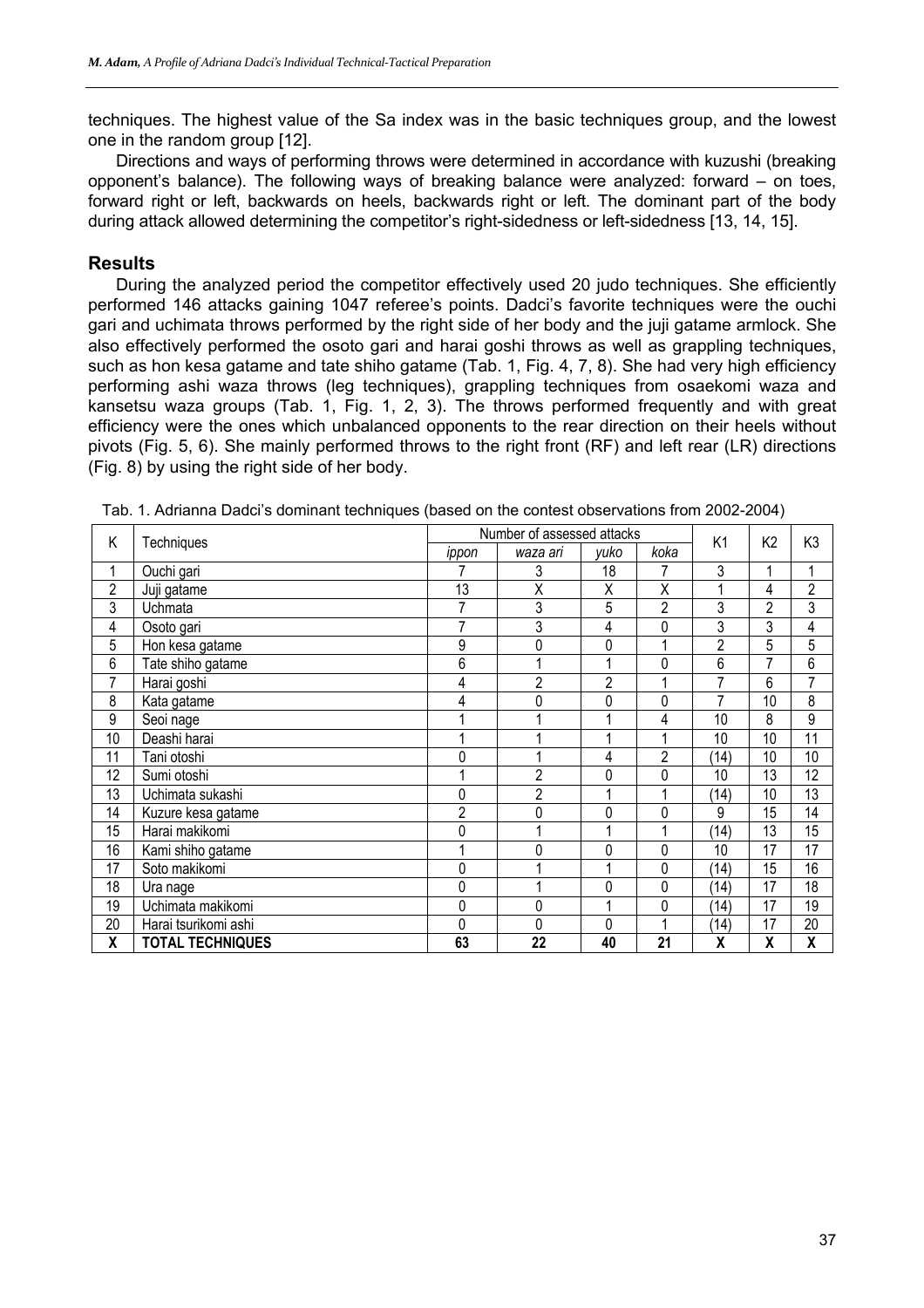

Fig. 1. The percentage of throws and grappling techniques [A] and their efficiency (Sa), [B]



Fig. 2. The percentage of hand, leg, hip throws and sacrifice techniques [A] and their efficiency (Sa), [B]



Fig. 3. The percentage of grappling (pinning, strangling, joint) techniques [A] and their efficiency (Sa) [B]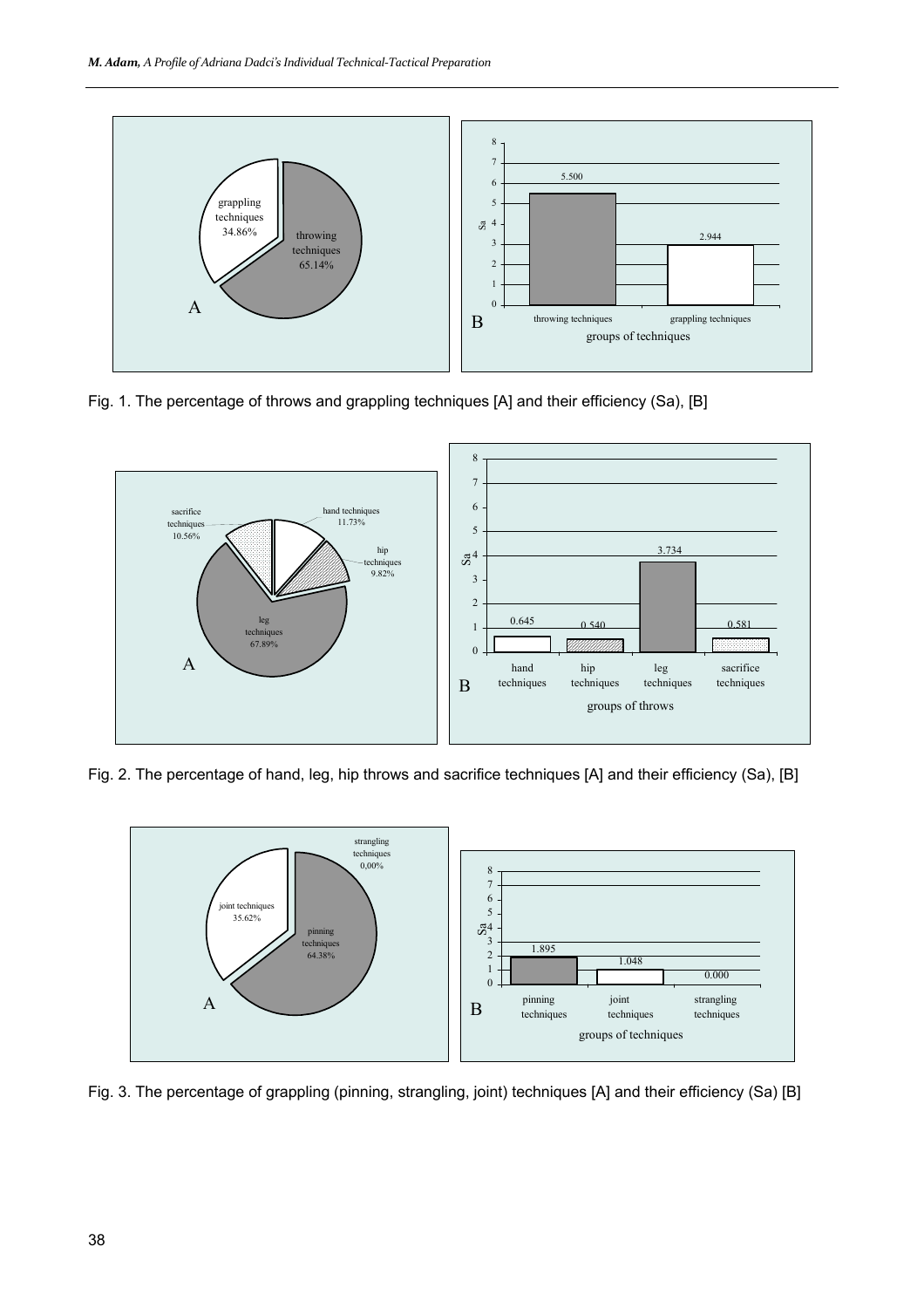

Fig. 4. The percentage of individual groups of techniques: main techniques, random techniques, situational techniques, supporting techniques [A] and their efficiency (Sa) [B]



Fig. 5. The percentage of forward and backward techniques [A] and their efficiency (Sa) [B]



Fig. 6. The percentage of techniques with and without body rotation [A] and their efficiency (Sa) [B]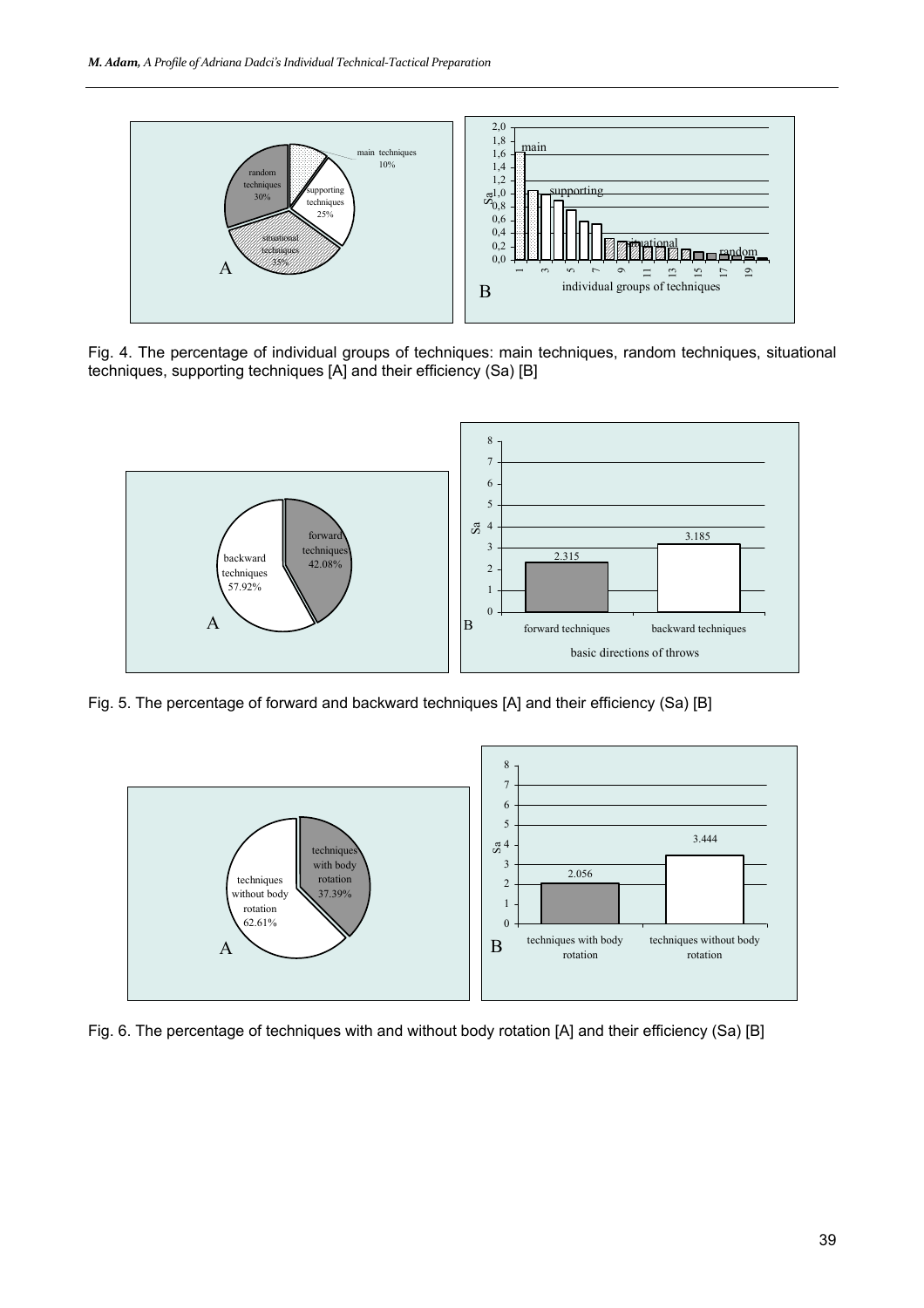

Fig. 7. The percentage of techniques performed with the domination of the right or left side of the body [A] and their efficiency (Sa) [B]



Fig. 8. The percentage of throws performed in particular directions [A] and their efficiency (Sa) [B]



Fig. 9. The percentage of throws and grappling techniques [A] and their efficiency (So) [B] performed by Dadci's opponents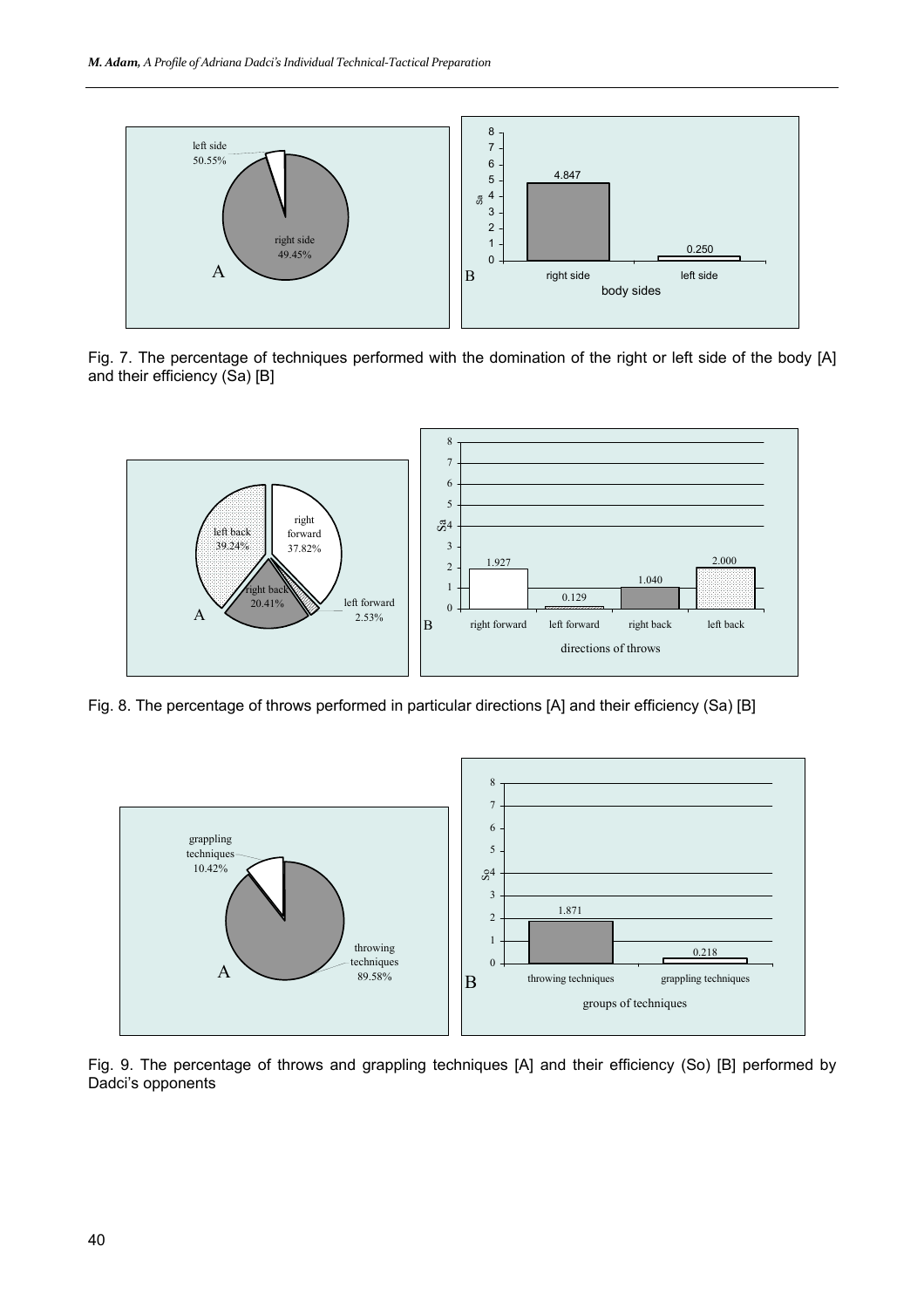

Fig. 10. The percentage of hand, leg, hip throws and sacrifice techniques [A] and their efficiency (So) [B] performed by Dadci's opponents



Fig. 11. The percentage of grappling (pinning, strangling, joint) techniques [A] and their efficiency (So) [B] performed by Dadci's opponents

#### **Discussion**

Searching for the features of top sport competitors is a very difficult task, but an indispensable one nowadays at particular stages of sports training. Adriana Dadci achieved significant sport results, thus manifesting high efficiency of the performed judo techniques. High indices of throws efficiency (Sa) ouchi gari, uchimata and juji gatame armlock have been ascertained. Those judo techniques were also performed by other top world women's judo competitors, such as, for example: I. Berghmans and U. Werbrouck (Belgium), E. Pierantozzi (Italy), M. Blasco (Spain), M-S. Cho (Korea) and others [16]. High efficiency of katame waza was the advantage of Dadci's technical-tactical preparation, and in particular her ability to execute osaekomi and kansetsu waza techniques. Her auxiliary techniques were such throws as: osoto gari, harai goshi, and immobilization techniques such as: hon kesa gatame and tate shiho gatame. She performed them efficiently and frequently. She effectively executed throws without pivoting, breaking her opponents' balance to the rear on their heels. Additionally, high efficiency of techniques from the kansetsu waza group as well as from the ashi waza group (ouchi gari) have been ascertained. Joanna Majdan's individual profile of technical-tactical preparation was used for comparison with Dadci's examined features [17]. Although both women were the competitors from the same judo club (KS AZS AWFiS Gdańsk), the significant differences in their individual TTP were observed. Adriana Dadci was much more efficient in katame waza (grappling techniques), particularly in osaekomi waza (immobilizations) and kansetsu waza (armlocks) than Joanna Majdan. Dadci efficiently executed leg throws (ashi waza), while Majdan hand throws (te waza). A wide range of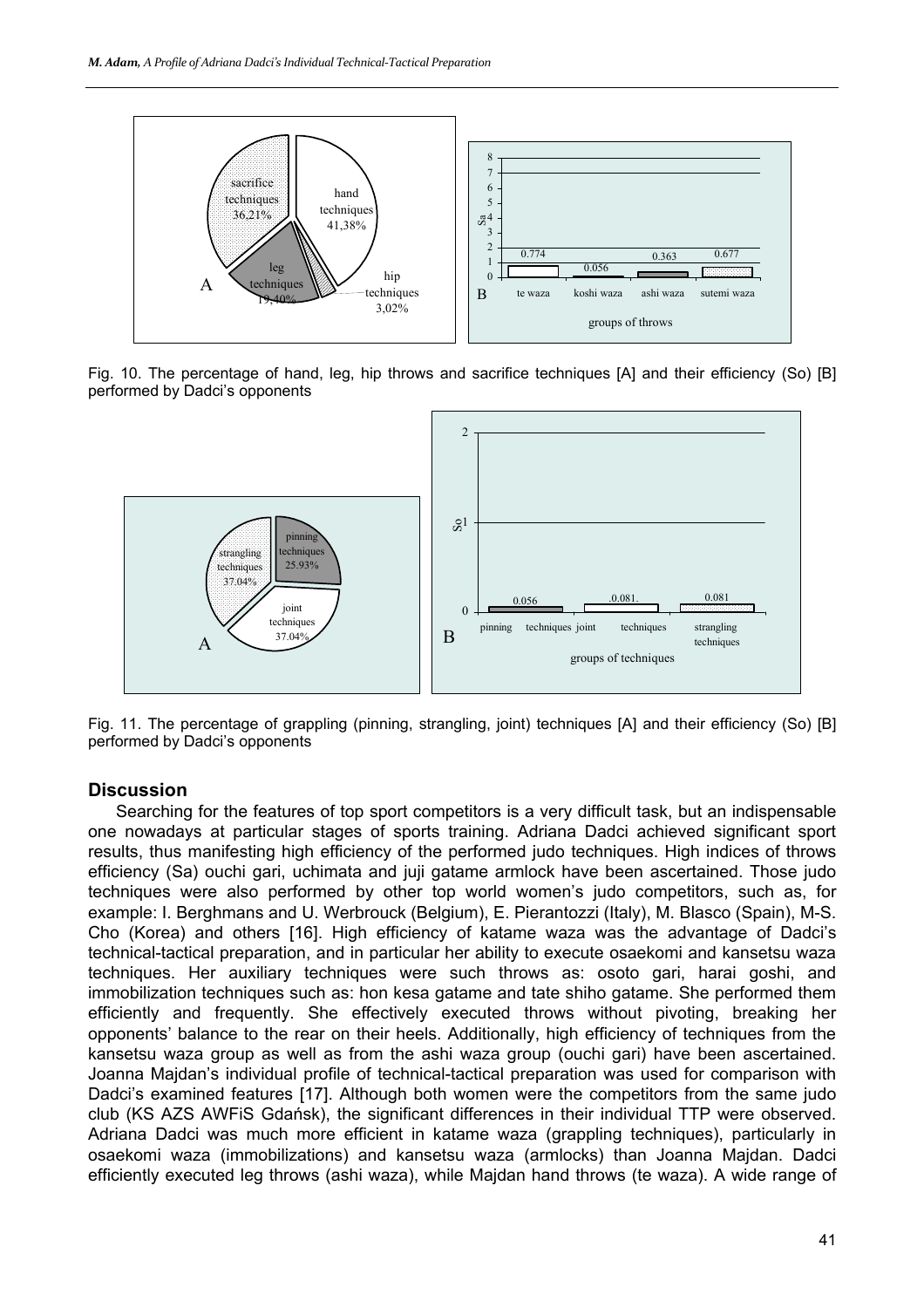the used basic and auxiliary techniques enabled her effective attacks to the right front (RF) and the left rear (LR) by using the right side of the body. Majdan had a narrower range of executed throws but she was able to perform them by using both sides of her body, the left and the right ones. It resulted in executing throws in two directions (right-front and left-front respectively). She defended herself against throwing techniques (nage waza) better. Dadci's opponents' efficiency was 1.871, whereas the same value of Majdan's opponents' was 0.649. Despite the differences between their individual TTP, both competitors had sport success in domestic competitions and as the Poland's representatives.

The techniques used by many top judo male and female competitors were subject to close analysis in order to find possibly best directions of sport preparation, and the results were implemented into the training process [18, 19, 20, 21, 22, 23]. Researchers determined the main techniques, time structure of a judo contest and coaches' opinions on the efficiency of particular techniques which were used by competitors from different weight and age categories. Many competitors, when they retired from sport competitions, presented their favorite techniques (tokui waza) which they successfully used in judo competitions. There also were techniques once used by Adriana Dadci [24, 25, 26, 27, 28, 29, 30].

Little research on many-year observations of one female competitor does not provide ground for the discussion on other individual TTP features.

### **Conclusion**

The results which have been presented in this paper are of an individual nature. The individual profile of Adriana Dadci's technical-tactical preparation, based on many-year observation, does not give reasons for formulating general training remarks for competitors and coaches. The value of indices of Dadci's technical-tactical preparation is the base for searching for individual profiles of training of female judo competitors, which may guide judo coaches in their work. It may also be used as a control criterion in individual training of female judo competitors.

Determining similarities, interdependencies and analogies between profiles of technical-tactical preparations of other top competitors allows formulating cognitive and applicable conclusions.

#### **References**

- 1. Brousse M, Matsumoto D. Judo And Sport A Way Of Life. The inclusion of women's judo. San Francisco, California: International Judo Federation; 1999, 118-129.
- 2. De Cree C, Jones L. Kodokan Judo's Inauspicious Nith Kata: The Joshi goshinho "Self-Defense Methods for women" – Part 1-3. *Arch Budo* 2011;7(3):125-137.
- 3. Sterkowicz S, Kęsek M. Charakterystyka działań podczas I Międzynarodowego Turnieju judo kobiet (Włocławek 1983) [in Polish] [The Characteristic of Actions during the First International Women's Judo Tournament (Włocławek 1983)]. *Sport Wyczynowy* 1983;7:19-26.
- 4. Ruiken R. Wettkampfanalyse Beobachtung der Judo-WM der Frauen 1986 [in German]. *Judo-Magazin* 1991;2:14-15.
- 5. Adam M, Laskowski R, Smaruj M. Ocena indywidualnego przygotowania techniczno-taktycznego zawodniczek uprawiających judo [in Polish] [An assessment of individual technical-tactical preparation of female athletes practising judo]. In: Czerwiński J, Przybylski W, Kochanowicz K, Zaporożanow W, Miszczenko W, editors. Możliwości człowieka do wysiłków fizycznych o różnej intensywności. Gdańsk: AWFiS; 2003, 255-271.
- 6. Nakamura I, Yamaguchi K, Shigeoka T, Hamada H, Takeuchi Y: Comparison of Performance between Male and Female in 2003 World Judo championships. *Bulletin of the Association for the Scientific Studies on judo. Kodokan Report* 2005; X:77-85
- 7. Oswald R: Aktuaelle Entwicklungstendenzen im internationalen und nationalen Frauenjudo ausgewahlte Ergebnisse der Olympiazyklusanalyse in der Sportart Judo. [in German]. *Zeitschnft fur angewandte Trainingswissenschaft* 2005;12(1):102-116.
- 8. Adam M, Smaruj M, Laskowski R. Graficzna metoda rejestracji walki judo [in Polish] [A graphic method of recording a judo fight]. *Sport Wyczynowy* 2005;5/6:33-43.
- 9. Kano J. Kodokan Judo. Edited under the supervision of the Kodokan Editorial Committee, Kodansha International Tokyo, New York, London; 1994.
- 10. Kawamura T, Daigo T. Kodokan New Japanese-English Dictionary of Judo. Tokyo: The Foundation of Kodokan Judo Institute; 2000